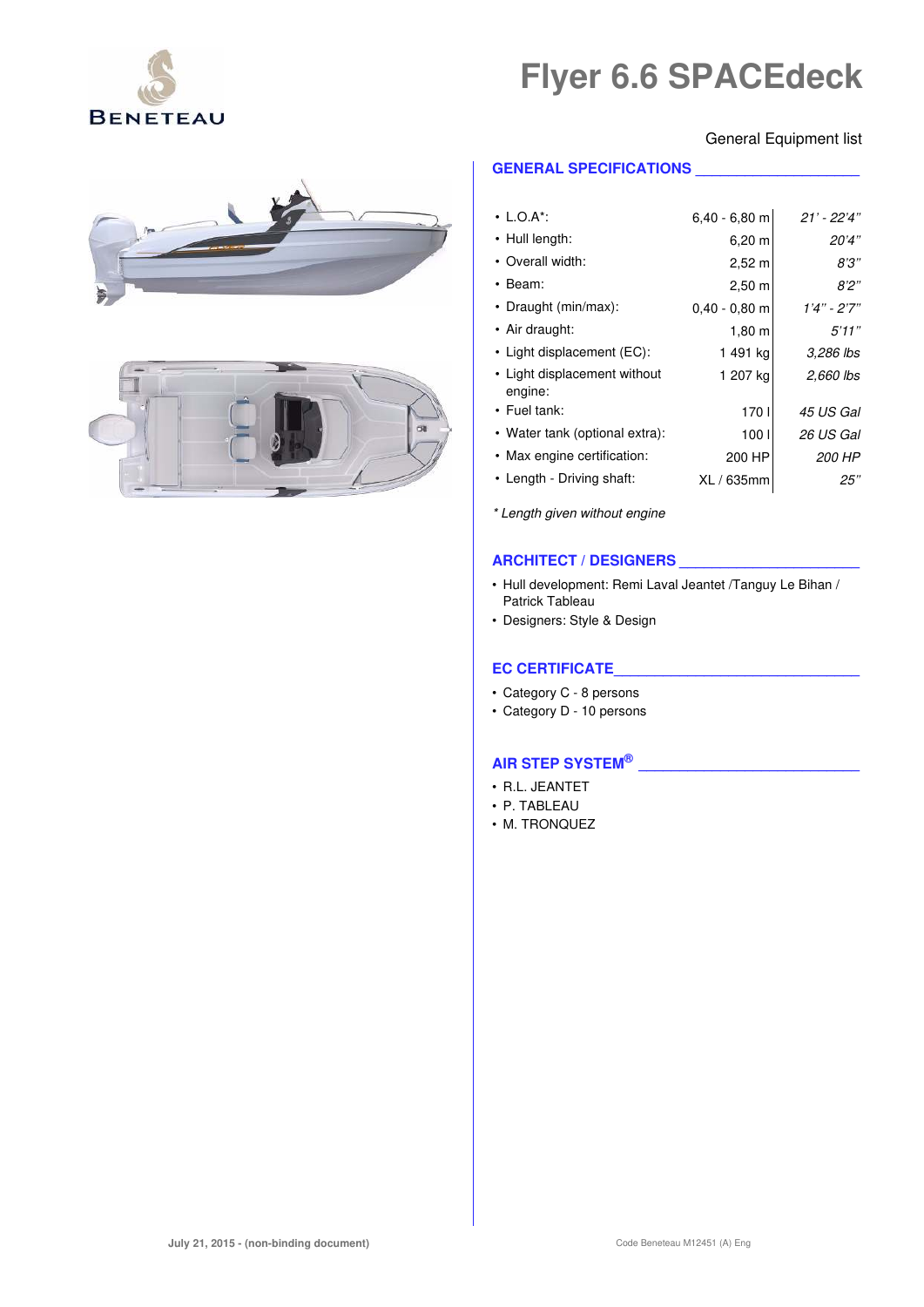

# General Equipment list

# **STANDARD EQUIPMENT**

## **CONSTRUCTION \_\_\_\_\_\_\_\_\_\_\_\_\_\_\_\_\_\_\_\_\_\_\_\_\_\_\_\_\_\_**

## **HULL**

- Composition:
- Polyester sandwich
- Injection moulded hull
- White gel coat
- AIRSTEP patented hull<sup>®</sup>

## **DECK**

- Composition:
- Polyester sandwich
- White gel coat

## DECK EQUIPMENT

## **MOORING LINES - MOORING**

- Self-bailing mooring locker with hatch cover
- Eye bolt to secure mooring
- 2 Forward cleats  $+ 2$  Aft cleat(s) in 200 mm / 8" aluminium
- Winching ring on bow
- 2 Chain plate on aft transom
- Stainless steel bow roller + 1 Cleat

### **SAFETY ON DECK**

- Stainless steel open pulpit
- Wide sideways around the consol: Port side 34 cm / 1'1", Starboard 32 cm / 1'1"

### **DECK**

- 2 2 people forward seats, with storage lockers
- 2 people seat, in front of the consol , with handrail
- 3x storage / cup holders

## **COCKPIT**

- Wide and deep self-bailing cockpit (2,08 M / 6'10" length and 2,08 M / 6'10'' width)
- 3 people aft seat, with stainless steel handrail on backrest
- 1 people removable extented seat, with backrest / Security door
- Large lockable cockpit locker (BIB location)
- (170 L / 45 US Gal) hermetic and ventilated rotomoulded fuel tank, in the back of cockpit locker
- Fuel filler on transom
- Locked storage on starboard aft platform
- Locked storage on starboard aft platform
- All-round light on samson post mounted on starboard freeboard
- Navigation lights (Port and starboard)

## **INTERIOR**

- Headroom =  $1,49$  m /  $4'11''$
- Brown oak laminated floors
- Cabin access through sliding door in translucent grey PMMA, Lock with key
- Functional storage lockers
- Dedicated position for marine WC (optional)
- Ceiling light
- Battery switch
- 12 V socket

### **STEERING STATION**

- Grey tinted windscreen in PMMA
- Handrail around the windscreen
- Center consol<br>• Dashboard with
- Dashboard with location for electronics , 7'' screen, rpm and trim
- Fuel gauge
- 12 V socket
- Sports steering wheel
- Location for top gas throttle (Throttle and instruments delivered with pre-rigging)
- Fitted footrests
- Hydraulic steering
- Pilot and co-pilot seats with Bolster function 360 ° swivelling and adjustable (PVC Diamante Snow + Silvertex Storm upholstery)
- Copilot hand rail

# **ELECTRICITY\_\_\_\_\_\_\_\_\_\_\_\_\_\_\_\_\_\_\_\_\_\_\_\_\_\_\_\_\_\_\_\_\_**

- 12 V electrical panel
- Installation for engine battery delivered with the pre-rigging (battery not delivered)

## **PLUMBING \_\_\_\_\_\_\_\_\_\_\_\_\_\_\_\_\_\_\_\_\_\_\_\_\_\_\_\_\_\_\_\_\_\_\_**

- 1 Manual bilge pump
- 1 Electric bilge pump
- optional extra:
- Water unit
- Pressured cold water
- Deck filler, under pilot bench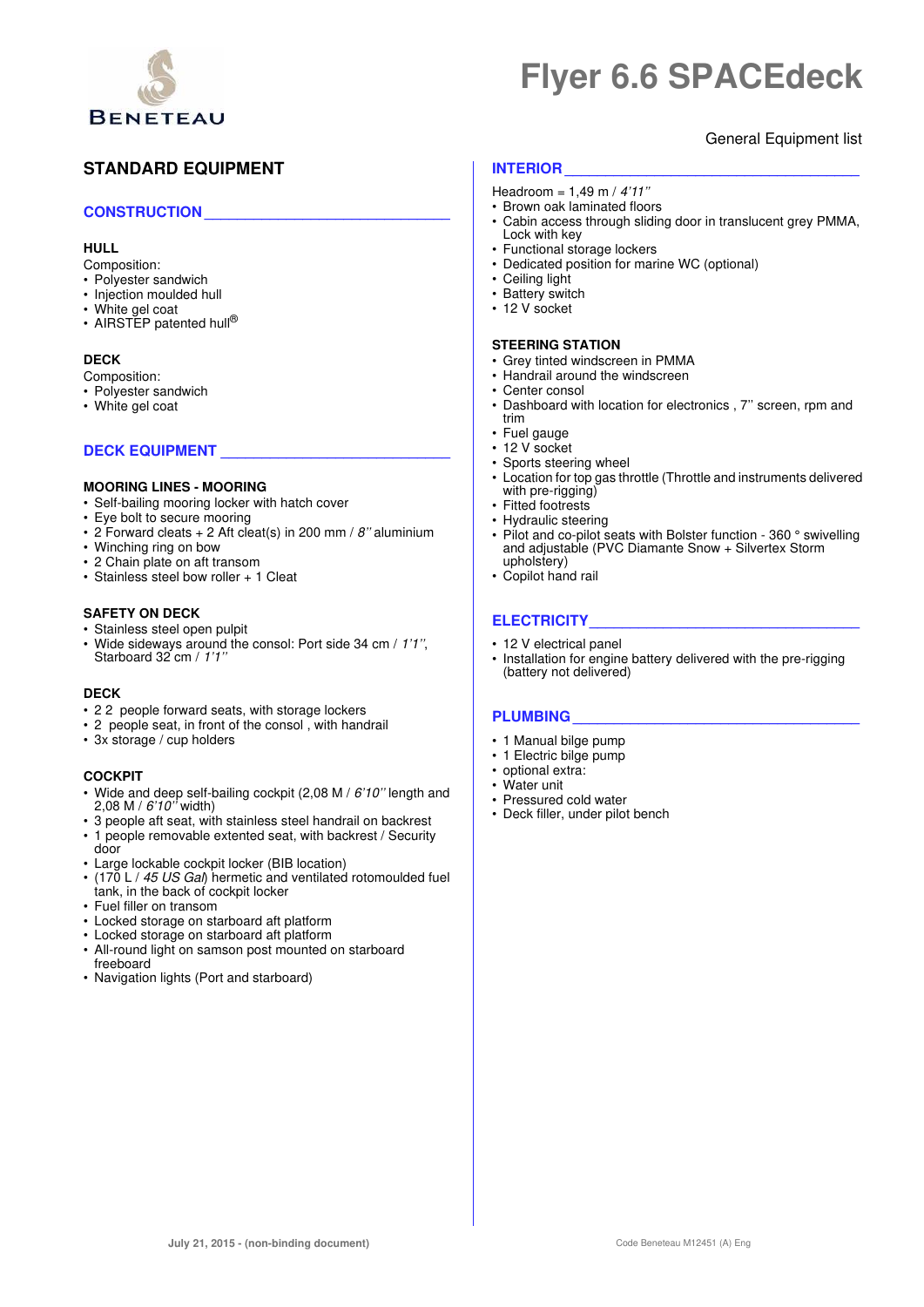

# **VERSION**

## General Equipment list

## NORDIC VERSION

- Bow ladder (in place of the : Stainless steel bow roller + 1 Cleat)
- Silvertex Carbon Cushions: Pilot and copilot seat
- Light grey windscreen

# **OPTIONS**

## **PACKS \_\_\_\_\_\_\_\_\_\_\_\_\_\_\_\_\_\_\_\_\_\_\_\_\_\_\_\_\_\_\_\_\_\_\_\_\_\_\_\_\_\_\_\_\_\_\_\_\_\_\_\_\_\_\_\_\_\_\_\_\_\_\_\_\_\_\_\_\_\_\_\_\_\_\_\_\_\_\_\_\_\_\_\_\_\_\_\_**

#### **COMFORT PACK**

- 3 people removable polyester cockpit benchseat, convertible sunbed
- Twin colors PVC Diamante Snow + Silvertex Storm exterior cushions:
- Cockpit bench seat (3+1),
- Cockpit backrest (3+1),
- Forward portside seat,
- Forward starboard seat.
- Consol seat,
- Mattress for aft sunbed + 2 Headrests.
- Removable cockpit table (2 Housings: Cockpit + forward)

#### **NORDIC PACK**

- 3 people removable polyester cockpit benchseat, convertible sunbed
- Exterior upholstery PVC Silvertex Carbon piping:
	- Cockpit bench seat  $(3+1)$ ,
- Cockpit backrest  $(3+1)$ ,
- Forward portside seat,
- Forward starboard seat,
- Consol seat,
- Mattress for aft sunbed + 2 Headrests.
- Removable cockpit table (2 Housings: Cockpit + forward)

#### **ELECTRONIC - 2016 PACK**

- Multifunction LOWRANCE Elite 7'' CHIRP screen
- LOWRANCE HDI Sensor

### **ELECTRONIC - UPGRADED 2016 PACK**

- Multifunction LOWRANCE HDS 7" Touch GEN3 screen (chart not included)
- LOWRANCE HDI Sensor

## **SOUND 2016 PACK**

- Fusion MS-RA205
- 50 W speakers x 2

#### **SOUND SIGNATURE PLUS PACK**

- Fusion MS-RA205
- Amp (1 600 W)
- Speakers (230 W x 2) Signature sport chrome, blue LED
- Subwoofer (450 W)